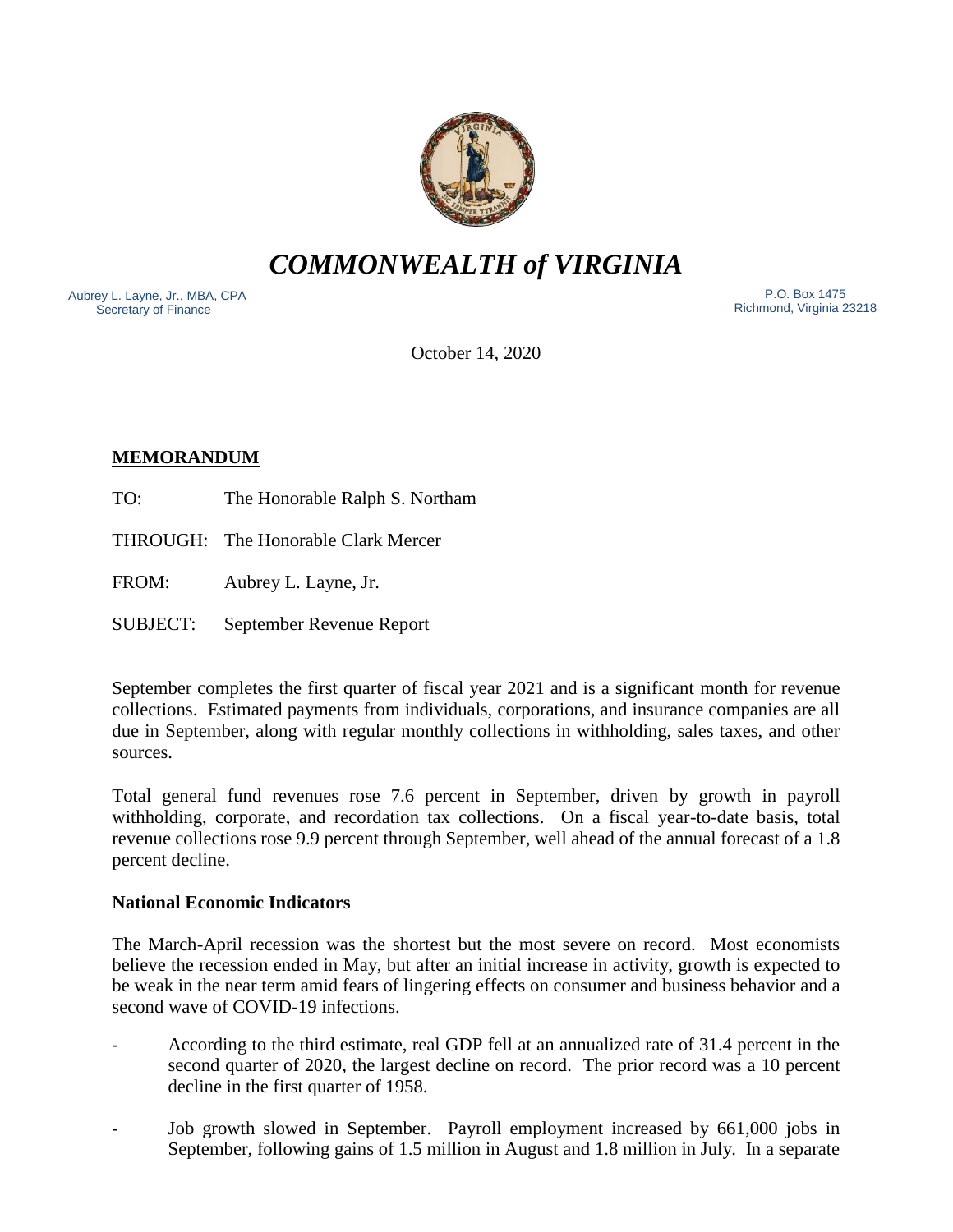report, the unemployment rate fell from 8.4 percent to 7.9 percent, largely due to a contraction in the labor force.

- Initial claims for unemployment fell by 9,000 to 840,000 during the week ending October 3, suggesting labor market conditions are improving, albeit slowly.
- The Conference Board's index of leading indicators rose 1.2 percent in August to 106.5 following increases of 2.0 percent in July and 3.1 percent in June. Half of the ten components were positive and half were negative. Although this was the fourth consecutive increase in the index, the reading suggests the recovery is slowing.
- The Conference Board's index of consumer confidence rose from 86.3 to 101.8 in September. Both components improved for the month. The index, however, remains below the pre-recession level of 132.6.
- The Institute of Supply Management index unexpectedly declined from 56.0 to 55.4 in September after three consecutive monthly gains. The index remains above the neutral threshold of 50.0.
- The CPI rose 0.4 percent in August following a 0.6 percent increase in July. The index stands 1.3 percent above August 2019. Core inflation (excluding food and energy prices) also rose 0.4 percent and stands 1.7 percent above a year ago.
- At its September meeting, the Federal Reserve left the federal funds target rate unchanged at the range of 0.0 to 0.25 percent, and signaled it will keep rates low at least through 2023.

## **Virginia Economy**

In Virginia, payroll employment fell 5.2 percent in August from August of last year. Employment in Northern Virginia fell by 5.3 percent; Hampton Roads fell 5.2 percent; and Richmond-Petersburg fell 5.3 percent. The seasonally adjusted unemployment rate decreased 1.8 percentage points to 6.1 percent and stands 3.4 percentage points above a year ago.

The Virginia Leading Index rose 1.6 percent in August after rising 1.7 percent in July. All four components, the U.S. Leading index, future employment, auto sales, and initial claims for unemployment improved in August. The index for all eleven metro areas increased for the month.

## **September Revenue Collections**

Total general fund revenues rose 7.6 percent in September, driven by growth in payroll withholding, corporate, and recordation tax collections. On a fiscal year-to-date basis, total revenue collections rose 9.9 percent through September, well ahead of the annual forecast of a 1.8 percent decline.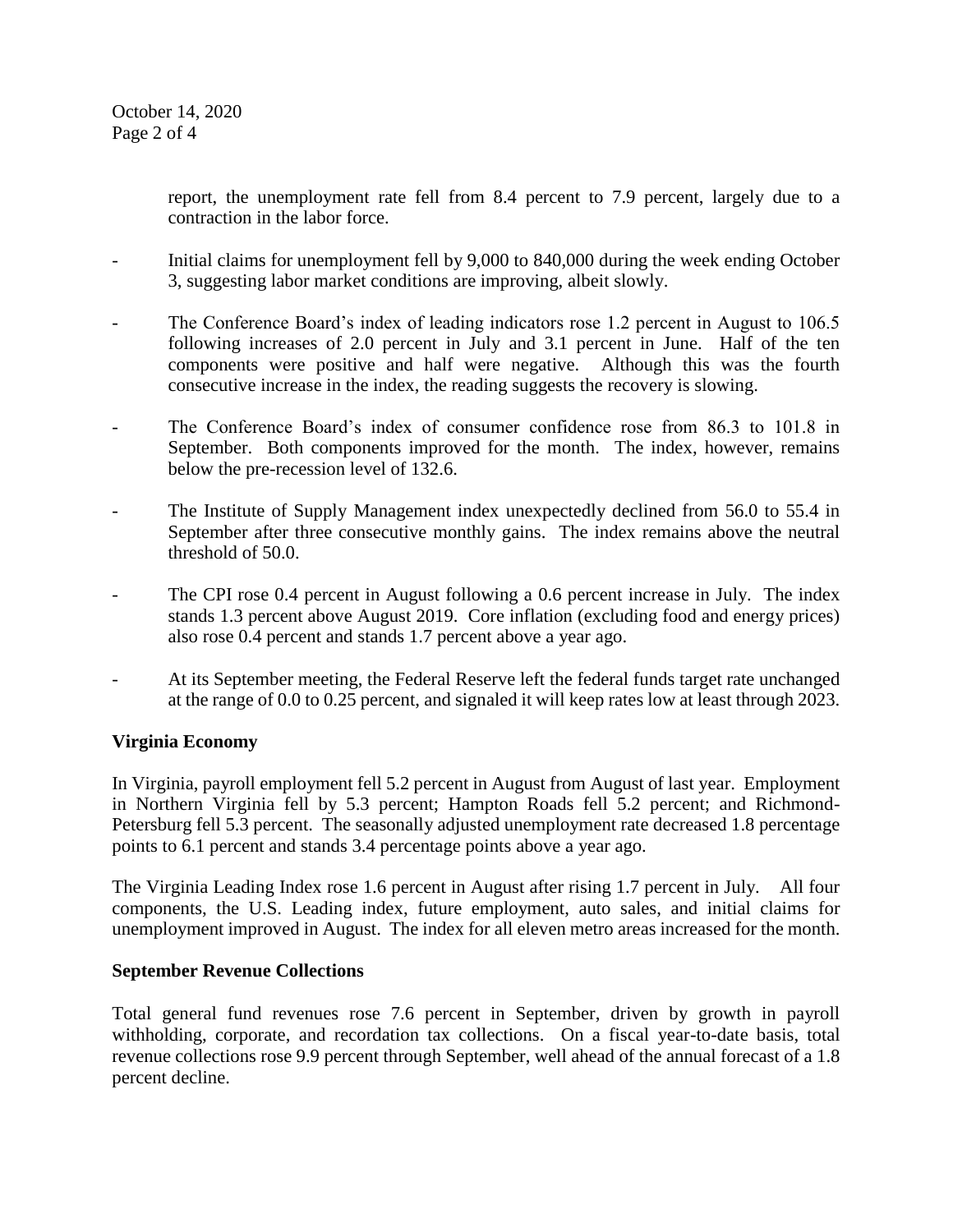October 14, 2020 Page 3 of 4

*Net Individual Income Tax (72% of general fund revenues)*: Through the first quarter of the fiscal year, collections of net individual income tax rose 8.9 percent from the same period last year, ahead of the annual estimate of 0.6 percent growth. Performance in each component of individual income tax is as follows:

*Individual Income Tax Withholding (64% of general fund revenues)*: With one more deposit day than September of last year, collections of payroll withholding taxes rose 11.4 percent in September. Year-to-date, collections have risen 2.4 percent from the same period last year, matching the annual estimate of 2.4 percent growth.

*Individual Income Tax Nonwithholding (17% of general fund revenues)*: September is a significant month for collections in this source since the first estimated payment for fiscal year 2021 is due. Collections in nonwithholding were \$495.1 million compared with \$483.3 million in September of last year, an increase of 2.4 percent. Year-to-date, collections were \$982.4 million compared with \$617.6 million in the same period last year, a 59.1 percent increase.

*Individual Income Tax Refunds*: Through September, the Department of Taxation has issued \$280.7 million in refunds compared with \$158.5 million in the same period last year, a 77.1 percent increase.

*Sales Tax (16% of general fund revenues)*: Collections of sales and use taxes, reflecting August sales, fell 3.2 percent in September. Almost all of the decline is due to AST refunds processed this month. On a year-to-date basis, collections of sales and use taxes have risen 7.5 percent, ahead of the annual estimate of a 9.7 percent decline.

*Corporate Income Tax (5% of general fund revenues)*: As with nonwithholding, September is a significant month for collections in this source, as the first estimated payment for the fiscal year is due. Corporate collections increased 17.4 percent for the month. On a year-to-date basis, collections of corporate income taxes were \$335.8 million compared with \$246.8 million in the first quarter of last year, a 36.1 percent increase compared with the annual forecast of 3.0 percent growth.

*Wills, Suits, Deeds, Contracts (2% of general fund revenues)*: As refinancing and low interest rates continue to spur the housing market, collections of wills, suits, deeds, and contracts – mainly recordation tax collections – were \$56.6 million in September, compared with \$36.6 million in September of last year, an increase of 54.5 percent. On a year-to-date basis, collections are up 35.9 percent, ahead of the annual forecast of a 12.6 percent decline.

*Insurance Premiums (2% of general fund revenues)*: Monthly collections of insurance company premiums are being transferred to the Transportation Trust Fund per Chapter 986, 2007 Acts of the Assembly until the required amount of \$181.4 million has been deposited.